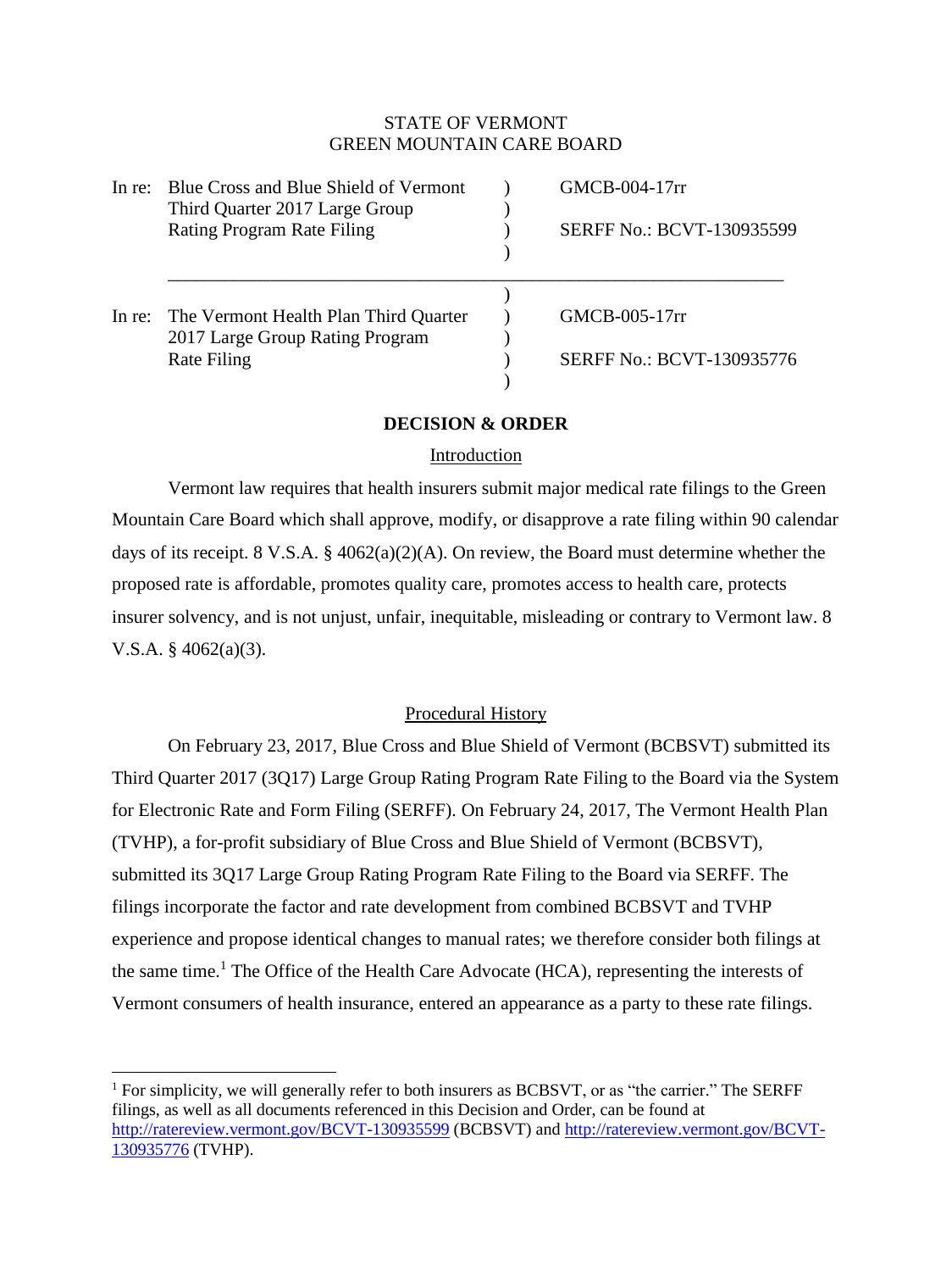On April 24, 2017, the Board posted to the web an actuarial memorandum provided by its contract actuaries, Lewis & Ellis (L&E). The Board posted a materially identical actuarial memorandum regarding TVHP on April 25, and posted revised versions of both L&E memoranda on May 9. On April 26, the Board posted to the web the Department of Financial Regulation's (Department) analysis regarding the filing's impact on the BCBSVT's and TVHP's solvency. The Board received no comments during the public comment period for either filing.

The parties have waived hearings pursuant to GMCB Rule 2.000 and have filed memoranda in lieu of hearing. BCBSVT has also filed a reply memorandum for each filing.

# Findings of Fact

#### Nature of the Filings

 $\overline{\phantom{a}}$ 

1. BCBSVT is a non-profit hospital and medical service corporation. TVHP is a licensed health maintenance organization (HMO) and for-profit, wholly-owned subsidiary of BCBSVT. Each offers a variety of plans and products in the group market in Vermont.

2. These filings establish the formula, manual rate, and accompanying factors that will be used to establish premiums as members renew their coverage. They combine five factors that have historically been filed separately: trend; benefit relativities; administrative costs and contribution to surplus; aggregate stop loss; and large claim factors.

3. BCBSVT's and TVHP's combined large group business consists of 67 groups, with 8,200 subscribers and 15,900 covered lives.

4. The filing proposes a 10.7% increase to the carrier's large-group manual rate.<sup>2</sup> Summary of the Data and Analysis

5. For the base experience period, BCBSVT used claims data from BCBSVT insured and Cost Plus large groups and TVHP insured large groups for the period from November 1, 2012 to August 31, 2016, and paid through October 31, 2016.

6. BCBSVT projected adjusted claims forward using a 6.0% allowed medical trend based on 1.3% utilization and 4.7% unit-cost trends.

 $2 \text{ A}$  manual rate is a baseline rate structure that a carrier will blend with a specific group's claims experience to produce the group's actual rates. The weight of the manual rate in calculating rates for a specific group will vary according to the size and actuarial credibility of the group.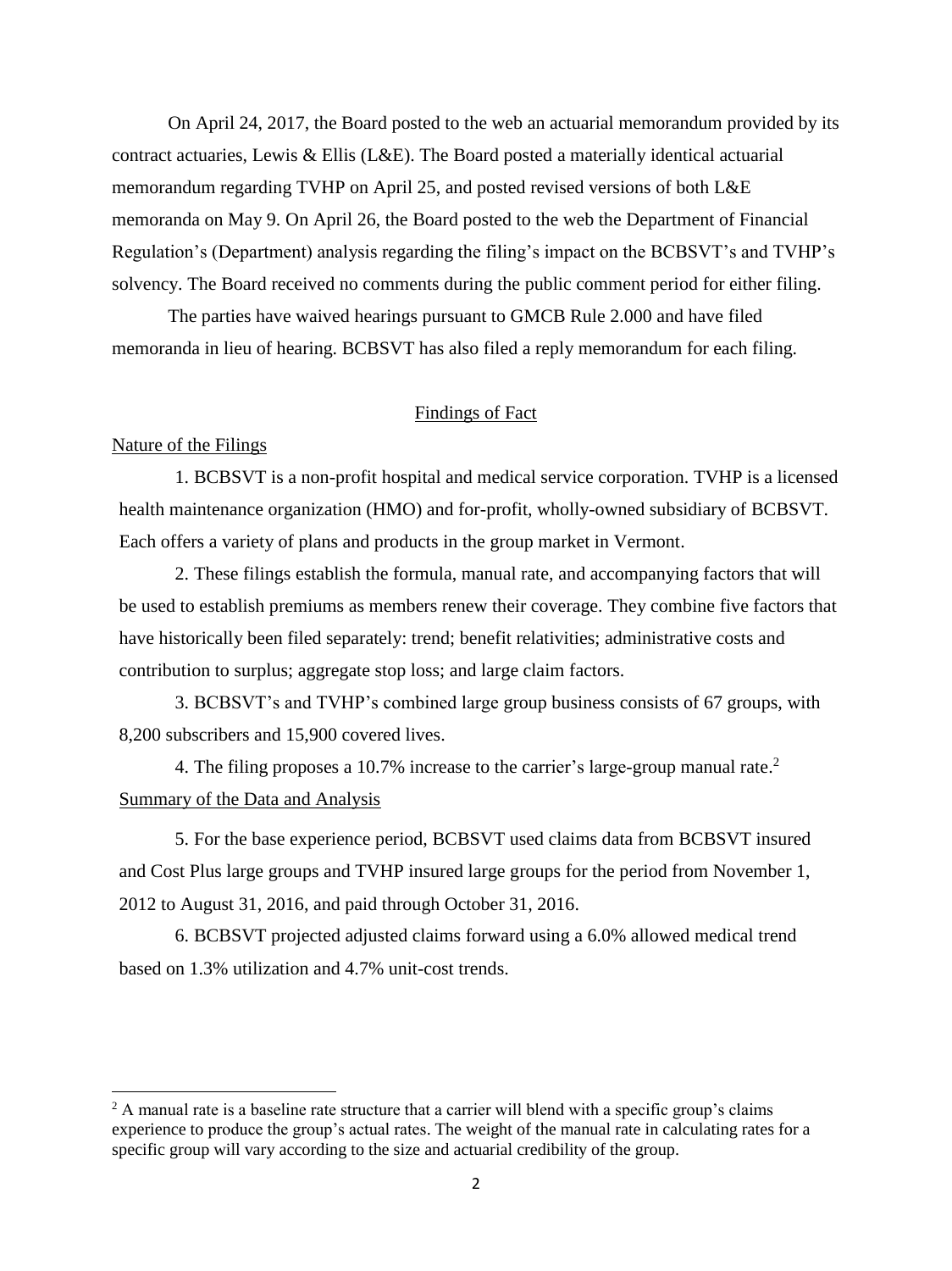7. Using a regression analysis of 24 months of historical data, a projected generic dispensing ratio (GDR) of 89%, and including a 19.3% trend for high-cost specialty drugs, BCBSVT calculated an overall allowed pharmacy trend of 11%.

8. Consistent with prior filings, BCBSVT applied an administrative trend of 2.4% over actual administrative costs for the year ending October 2016, assuming that wages and benefits will increase at 3.0%. For the present filing, BCBSVT assumed additional administrative costs as a result of a large Cost Plus group moving to an administrative-services-only (ASO) arrangement, leaving a smaller large group pool in which to spread administrative expenses. Additionally, BCBSVT's filed increase includes a 2.6% charge resulting from the return of the annual health insurer fee assessed under the Affordable Care Act, which was suspended for 2017 and is scheduled to return in 2018. The present filings remove this charge from the requested increase if the fee is repealed.

9. BCBSVT requests a 2.0% contribution to reserve (CTR) for fully-insured groups and 0.5% for Cost Plus groups. The request includes 1.4% to maintain risk based capital (RBC) at the mid-point of its target range due to the impact of the 6% total allowed trend, plus a margin to keep pace with trend and ensure stability of the block in case of one or more significant adverse claims events.

10. L&E performed an independent calculation of utilization and unit-cost components of medical trend. L&E reviewed the annual change in the total allowed medical claims for the prior 24 months, adjusting this data to account for the "buy down" effect on utilization caused by groups moving to higher cost-sharing plans. L&E also reviewed confidential data on unitcost trends, resulting in an estimated range for overall medical trend of 3.9% to 7.8%. L&E opined that BCBSVT's proposed 6.0% trend was reasonable and comfortably within estimated range, but slightly higher than L&E's best estimate of 5.8%.

11. L&E's independent analysis produced a pharmacy trend figure of 9.7%, with an estimated range of 7.8% to 11.6%, basing its estimate on a regression analysis of recent historical claims data. L&E recommended correcting for an error in BCBSVT's filed specialty pharmacy trend, reducing it from 19.3% to 18.4%, and reducing the filed trend from 11% to 10.6%. L&E considered BCBSVT's pharmacy trend reasonable, if higher than L&E's best estimate. Reducing the specialty pharmacy trend only would have a non-material impact on the filed rate.

3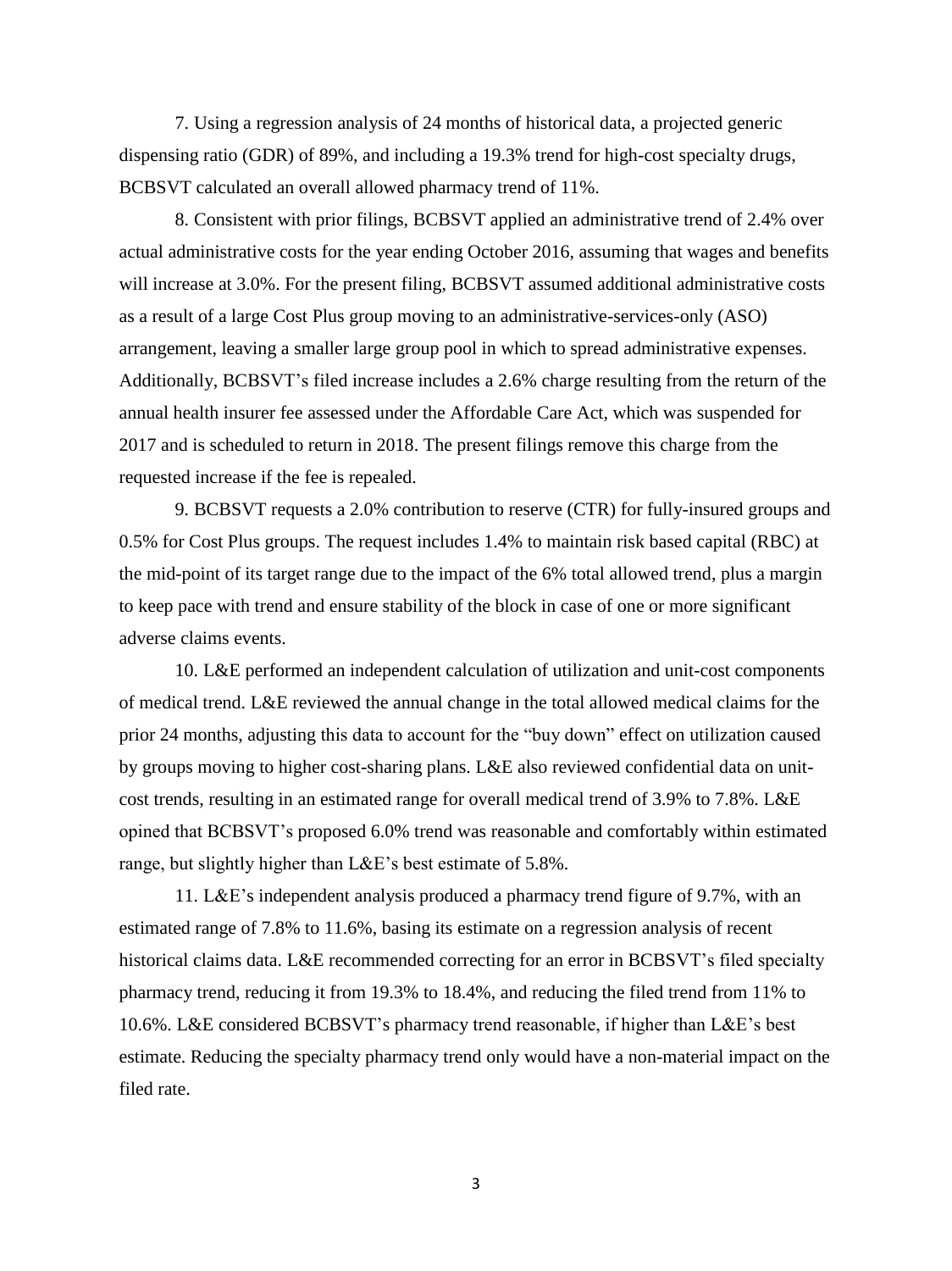12. L&E opines that the carrier's proposed 2.0% CTR for fully insured groups and 0.5% CTR for cost-plus groups is reasonable, not excessive, and allows for a margin to protect against adverse events. L&E states that a review of BCBSVT's company-wide reserve level is beyond the scope of its review, and recommends consideration of the Department's solvency analysis to determine an appropriate CTR figure.

13. The Department reviewed the filing in light of BCBSVT's financial status, and states that the rates as filed likely would not have a significant impact on the Department's solvency assessment, but states that downward reduction of the filed rates could negatively impact the carrier's solvency.

14. The HCA requests that the Board reduce BCBSVT's change in administrative costs from 1.5% to 1% of the filed increase, and reduce the CTR to no more than 1.4%, arguing that BCBSVT has not demonstrated why the administrative cost increase is necessary or that it faces risks justifying a 2% CTR. The HCA requests that the Board reduce TVHP's CTR to 1% and adopt L&E's recommendation to reduce the specialty pharmacy trend.

### Standard of Review

1. The Board reviews rate filings to ensure that rates are affordable, that they are not "excessive, inadequate or unfairly discriminatory," that they promote quality care and access to health care, protect insurer solvency, and are not unjust, unfair, inequitable, misleading or contrary to Vermont law. 8 V.S.A. §§ 4512(b); 4062(a)(3); GMCB Rule 2.000, §§ 2.301(b), 2.401. In addition, the Board takes into consideration changes in health care delivery, changes in payment methods and amounts, and other issues at its discretion. 18 V.S.A. § 9375(b)(6). When approving rates for a non-profit hospital service corporation, the Board has authority under 8 V.S.A. § 4513 to attach supplemental orders necessary to ensure that benefits and services are provided at minimum cost under efficient and economical management of the corporation.

2. As part of its review, the Board will consider the Department's analysis and opinion on the impact of the proposed rate on the insurer's solvency and reserves. 8 V.S.A. § 4062(a)(3). In addition, the Board shall consider any public comments received on a rate filing. Rule 2.000, §2.201.

3. The burden falls on the insurer proposing a rate change to justify the requested rate. *Id*. § 2.104(c)

4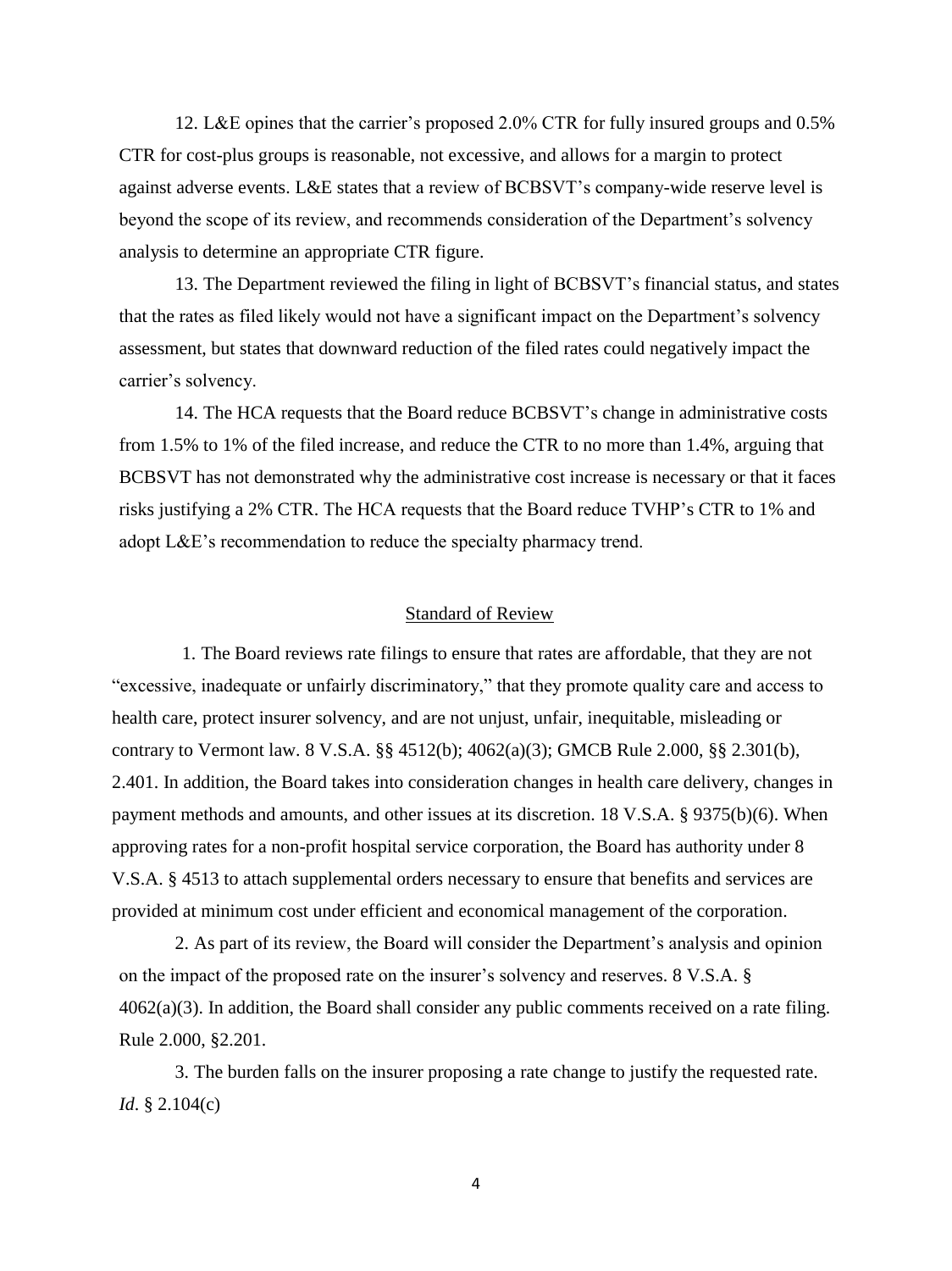### Conclusions of Law

1. We reduce the allowed medical trend in both filings under review from 6.0% to 4.85%, and the allowed prescription drug trend in both filings from 11% to 8.75%. These reduced trend figures represent the bottom-quarter point of our actuaries' estimated ranges, and keep the approved trends within the range of actuarial reasonableness. Rates built from lower but actuarially reasonable trends will result in premiums for Vermonters that are as fair, equitable, and affordable as possible while also being adequate to cover the carrier's anticipated claims expenses, thereby promoting both access to care and quality of care. The effect of these reduced trends is an approximate 1.3% reduction of the overall proposed rate increase of 10.7%.

2. We acknowledge our actuaries' view that adopting trends lower than the mid-point of the estimated ranges is a departure from their best estimates, and we acknowledge as well the Department's solvency opinion recommending against reducing the filed rates. In departing from these recommendations, however, we note that both actuarial review and the Department's solvency analyses aim to assess rate adequacy from a position of neutrality regarding a carrier's future claims liability to medical providers. In contrast, today's Decision and Order approaches the question of rate setting as an integrated part of the Board's overall efforts to contain medical costs in Vermont, and incents the carrier to bring its considerable market share to bear on its negotiations with providers over negotiated rates for medical services. Although we are prevented from publicly addressing facility-specific trend rates that are exempt from disclosure under Vermont's Public Records Act as proprietary trade secrets and for which the carrier requested confidentiality, we note that the carrier assumed the Board would approve hospital budgets with commercial price increases for fiscal year (FY) 2018 and 2019 identical to those approved for FY 2017. This assumption ignores the downward trend in prices ordered by the Board in recent years, which the Board expects to continue. Moreover, a number of facilityspecific trends in the present filings assume a sharp increase in commercial pricing that the Board is unlikely to approve. Reducing trend rates in the present filings will encourage the carrier to conduct its negotiations with Vermont hospitals on a trajectory that reflects the Board's hospital budget reviews, and further incents the carrier to maximize savings to Vermonters when negotiating rates with providers and pharmaceutical suppliers outside the hospital budget review process.

3. We accept our actuaries' recommendation that the administrative expense assumption in the filings are reasonable, appropriate, and adequately justified. However, we note that the

5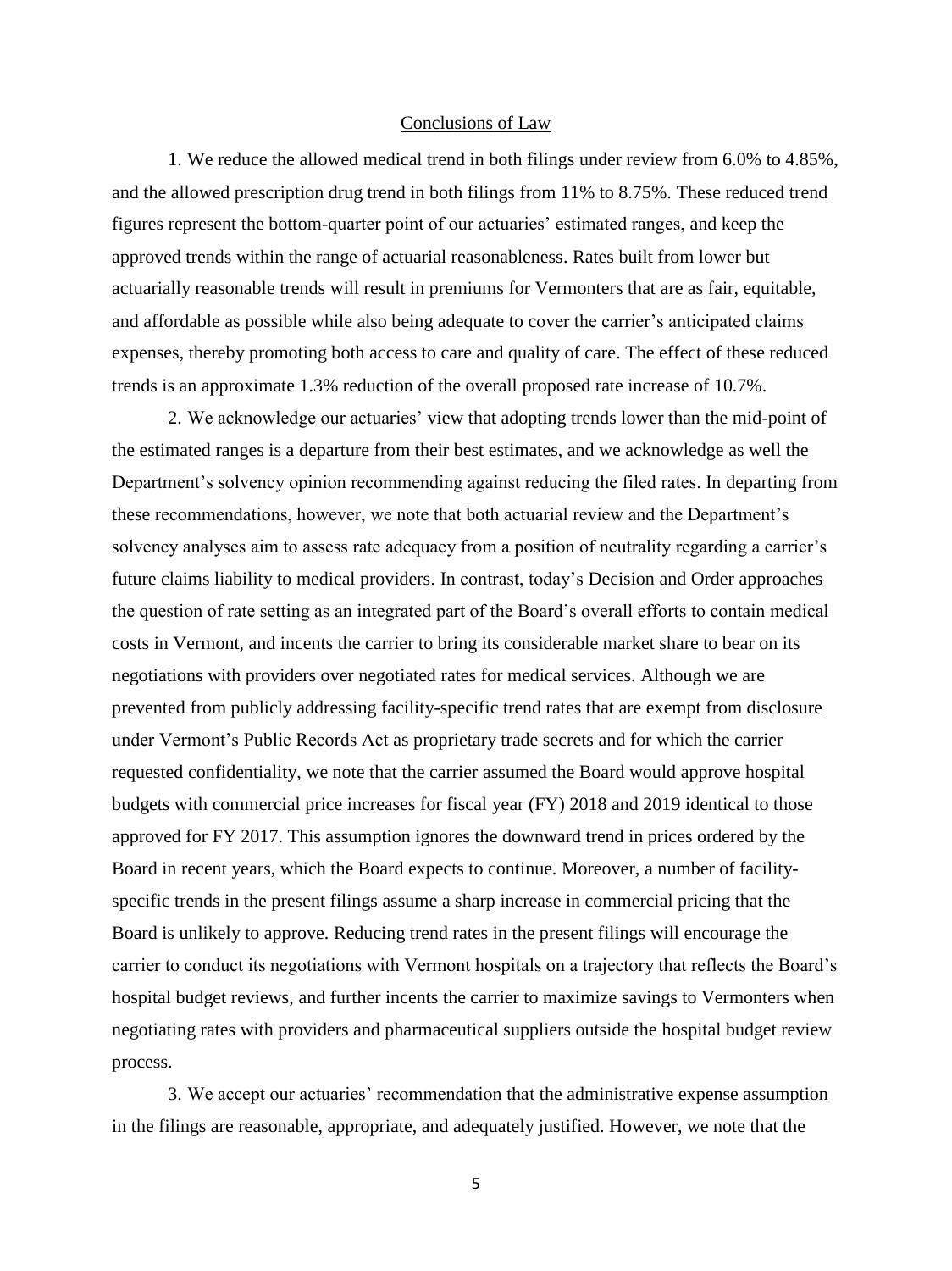2.4% administrative trend, consistent with recent filings on this block of business, assumes a yearly 3% increase to wages that is in excess of inflation and in excess of wage growth seen by most working Vermonters. While we do not invoke our supplemental order authority under 8 V.S.A. § 4513 to prohibit these wage increases, we encourage the carrier to examine its administrative costs, including wage increases, to ensure that covered Vermonters are receiving benefits and services at an affordable cost.

4. Additionally, we conclude that the 2.0% CTR proposed by BCBSVT for fully insured groups and 0.5% CTR proposed for cost-plus groups is reasonable and appropriate to maintain solvency while also providing adequate margin for unidentifiable future risks within Vermont's large group market.

5. Finally, we note that 2.6% of the filed 10.7% increase results from the return of the Affordable Care Act's annual health insurer fee, an assessment over which neither BCBSVT nor the State of Vermont has control and which could magnify public perception of premium growth in Vermont. Absent this federal assessment, the carrier likely would have filed for an approximately 8.1% increase, and the Board's trend reduction would have resulted in a manual rate increase of approximately 6.8%. The Board hereby approves the removal of the insurer fee from the filed rates if the fee is repealed.

#### Order

For the reasons discussed above, the Board modifies and approves the large group rating program filings from BCBSVT and TVHP. Specifically, the Board orders an allowed medical trend of 4.85% and an allowed prescription drug trend of 8.75%. This modification should reduce the overall manual rate increase from approximately 10.7% to approximately 9.4%.

#### **So ordered.**

Dated: May 24, 2017 at Montpelier, Vermont

| s/ Cornelius Hogan | <b>GREEN MOUNTAIN</b> |
|--------------------|-----------------------|
|                    | CARE BOARD            |
| s/ Jessica Holmes  | OF VERMONT            |
|                    |                       |
| s/ Robin Lunge     |                       |

\* Chair Kevin Mullin and Member Maureen Maureen Usifer did not participate in deliberations on this matter. Filed: May 24, 2017